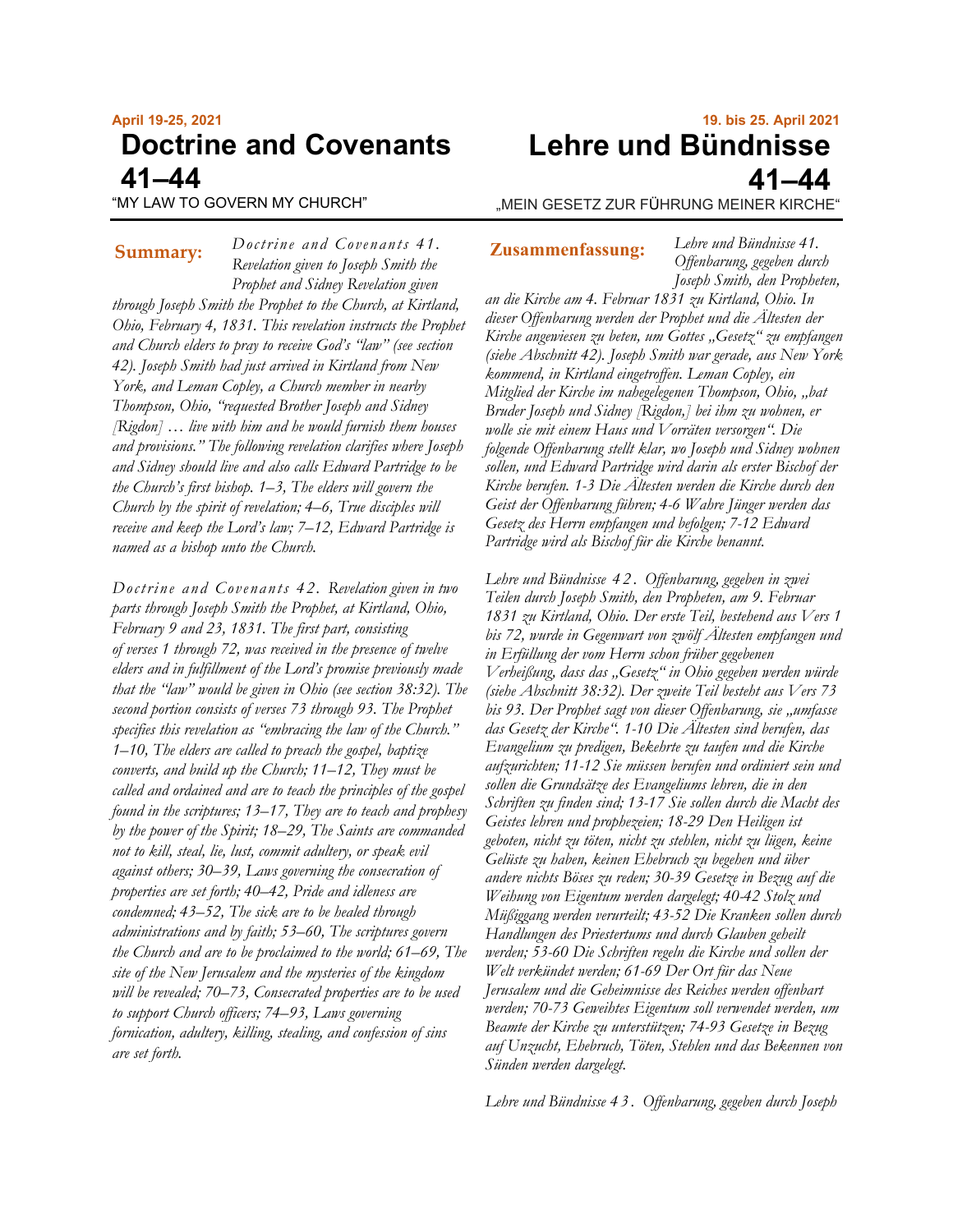*Doctrine and Covenants 43. Revelation given through Joseph Smith the Prophet, at Kirtland, Ohio, in February 1831. At this time some members of the Church were disturbed by people making false claims as revelators. The Prophet inquired of the Lord and received this communication addressed to the elders of the Church. The first part deals with matters of Church polity; the latter part contains a warning that the elders are to give to the nations of the earth. 1–7, Revelations and commandments come only through the one appointed; 8–14, The Saints are sanctified by acting in all holiness before the Lord; 15–22, Elders are sent forth to cry repentance and prepare men for the great day of the Lord; 23– 28, The Lord calls upon men by His own voice and through the forces of nature; 29–35, The Millennium and the binding of Satan will come.*

*Doctrine and Covenants 44. Revelation given to Joseph Smith the Prophet and Sidney Rigdon, at Kirtland, Ohio, in the latter part of February 1831. In compliance with the requirement herein set forth, the Church appointed a conference to be held early in the month of June following. 1–3, Elders are to assemble in conference; 4–6, They are to organize according to the laws of the land and to care for the poor.*

# **Supplemental Supplemental Jewish and Jewish and Holy Land Holy Land Insights Insights**

# **What happens to the concept of revelation when it is ceases to be recognized?**

Nowadays, in Judaism,

"looking to God" and "revelation" have become figurative and in modern times are described as unexplainable. "Revelation, the act by which the hidden, unknown God shows himself to man. There is no specific term corresponding to "revelation" in the Bible or in rabbinic Hebrew. God is said to "appear" to the patriarchs and prophets, and the appearances are described by a series of anthropomorphic (i.e., human) expressions and concrete images. Sometimes God manifests Himself "in a vision" or "in a dream" or he appears through the mediation of an angel. However, the Bible emphasizes that no direct, sensory perception of God is possible. Thus, various phrases are used when describing appearances of the Divine, for example *kavod* ("glory") or *shekhinah* ("Divine Presence") or *davar* 

*Smith, den Propheten, im Februar 1831 zu Kirtland, Ohio. Damals wurden einige Mitglieder der Kirche durch Leute beunruhigt, die sich unberechtigt als Offenbarer ausgaben. Der Prophet befragte den Herrn und empfing diese Botschaft, die an die Ältesten der Kirche gerichtet war. Der erste Teil befasst sich mit Belangen der Kirchenordnung; der zweite Teil enthält eine Warnung, die die Ältesten an die Nationen der Erde richten sollen. 1-7 Offenbarungen und Gebote kommen nur durch den dazu Bestimmten; 8-14 Die Heiligen werden geheiligt, indem sie in aller Heiligkeit vor dem Herrn handeln; 15-22 Die Ältesten sind ausgesandt, um zur Umkehr zu rufen und die Menschen auf den großen Tag des Herrn vorzubereiten; 23-28 Der Herr ruft die Menschen durch seine eigene Stimme und durch die Mächte der Natur; 29-35 Das Millennium wird kommen, und der Satan wird gebunden werden.*

*Lehre und Bündnisse 4 4* . *Offenbarung, gegeben an Joseph Smith, den Propheten, und an Sidney Rigdon gegen Ende Februar 1831 zu Kirtland, Ohio. Der hierin gegebenen Aufforderung folgend, bestimmte die Kirche, dass zu Beginn des darauffolgenden Junis eine Konferenz abgehalten werden sollte. 1-3 Die Ältesten sollen sich zu einer Konferenz versammeln; 4- 6 Sie sollen sich gemäß den Gesetzen des Landes organisieren und für die Armen sorgen.*

# **Ergänzende Jüdische und Heilige Land Einsichte**

#### **Was passiert mit dem Konzept der Offenbarung, wenn es nicht mehr erkannt wird?** Heutzutage sind im

Judentum "auf Gott schauen" und "Offenbarung" bildlich geworden und werden in der Neuzeit als unerklärlich beschrieben. "Offenbarung, die Handlung, durch die sich der verborgene, unbekannte Gott dem Menschen zeigt. Es gibt keinen spezifischen Begriff, der der "Offenbarung" in der Bibel oder im rabbinischen Hebräisch entspricht. Gott soll den Patriarchen und Propheten "erscheinen", und die Erscheinungen werden durch eine Reihe anthropomorpher (d. H. Menschlicher) Ausdrücke und konkreter Bilder beschrieben. Manchmal manifestiert sich Gott "in einer Vision" oder "in einem Traum" oder er erscheint durch die Vermittlung eines Engels. Die Bibel betont jedoch, dass keine direkte sensorische Wahrnehmung von Gott möglich ist. Daher werden verschiedene Ausdrücke verwendet, um Erscheinungen des Göttlichen zu beschreiben, zum Beispiel *Kavod* ("Herrlichkeit") oder *Shekhinah* ("Göttliche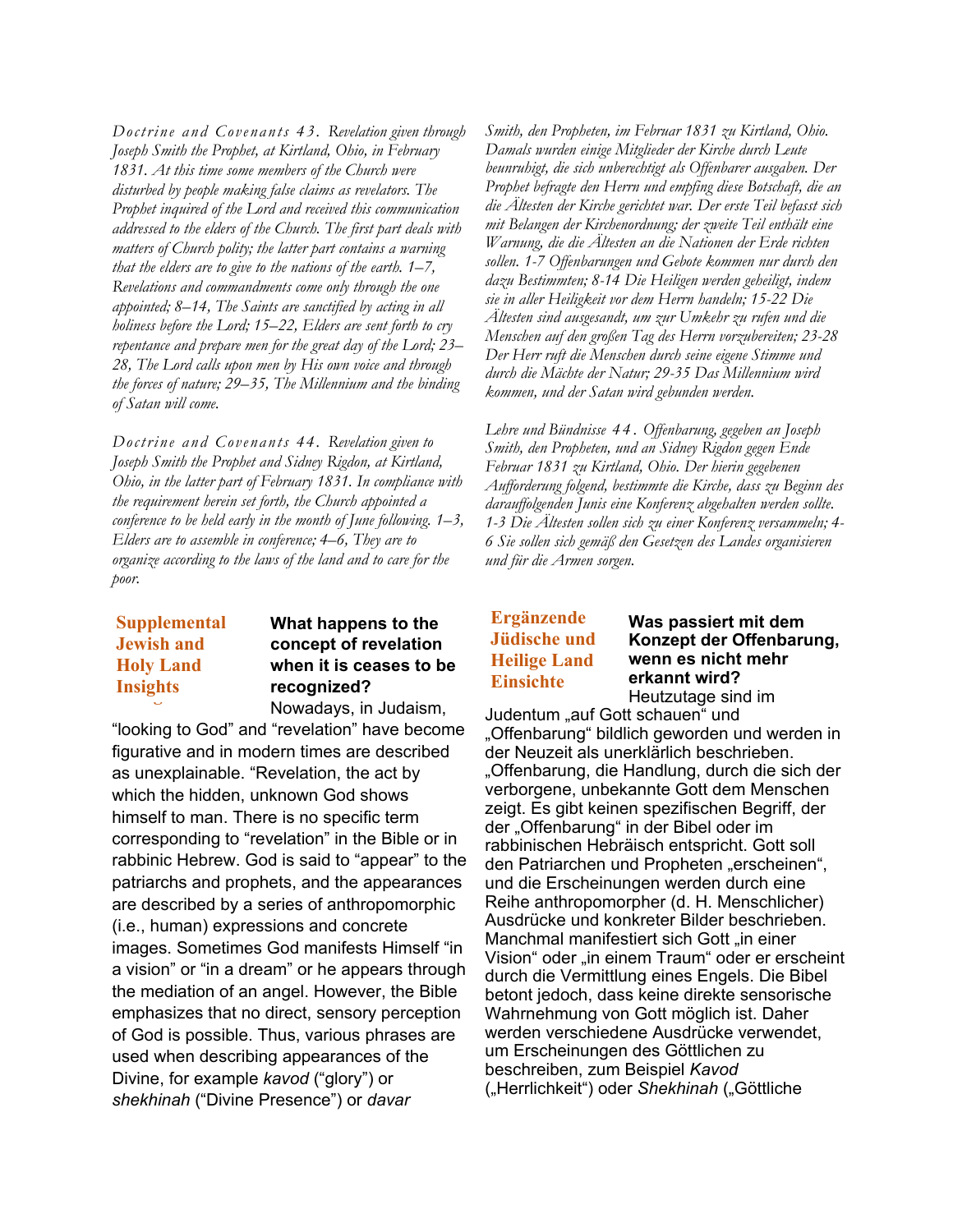("word" of God)." "Any event in which the Divine presence is felt is called a revelation, but the term is applied more particularly to communications of the Divine will as revealed through God's messengers, the prophets. The Bible itself, and later the rabbis, discerned among the prophets a hierarchy of form and degree, with that of Moses as supreme and unique. At Sinai, the principal revelation of God to man took place. At that time, all the assembled "heard" the Voice of God, and through the mediation of Moses (who, according to the rabbis, functioned there as a scribe), received the complete text of the Torah and its interpretation, the Oral Law." **(Encyclopedia Judaica Jr.)**

#### **How helpful would revelation be today?**

"The phenomenon of prophecy is founded on the basic belief that God makes His will known to chosen individuals in successive generations. A prophet is a charismatic individual endowed with the divine gift of both receiving and imparting the message of revelation. A prophet does not choose his profession but is chosen, often against his own will, as in the case of Jonah, to convey the word of God to the people regardless of whether they wish to hear it. The prophet, although conscious of being overwhelmed by the divine word and of being involved in an encounter with God, is still capable of reacting and responding, and may even engage God in dialogue."

**(Encyclopedia Judaica Jr.)**

### **What does revelation repeatedly teach us about morality?**

In reflecting on the Old Testament's high standards and principles, we read once again of the modern Jewish attitude for themselves and others (non-Jews) on sexuality and morality. "Judaism believes that man must serve God with his soul and his body. A person's soul is that part of him that loves God and His goodness and wants

Gegenwart") oder *Davar* ("Wort" Gottes)." "Jedes Ereignis, in dem die göttliche Gegenwart gefühlt wird, wird Offenbarung genannt, aber der Begriff wird insbesondere auf Mitteilungen des göttlichen Willens angewendet, wie sie durch Gottes Boten, die Propheten, offenbart werden. Die Bibel selbst und später die Rabbiner erkannten unter den Propheten eine Hierarchie von Form und Grad, wobei die von Moses als höchste und einzigartige angesehen wurde. Am Sinai fand die hauptsächliche Offenbarung Gottes an den Menschen statt. Zu dieser Zeit "hörten" alle Versammelten die Stimme Gottes und erhielten durch die Vermittlung von Moses (der nach Angaben der Rabbiner dort als Schreiber fungierte) den vollständigen Text der *Thora* und ihrer Auslegung, das mündliche Gesetz." **(Enzyklopädie Judaica Jr.)**

#### **Wie hilfreich wäre Offenbarung heute?**

"Das Phänomen der Prophezeiung basiert auf dem Grundglauben, dass Gott seinen Willen ausgewählten Menschen in aufeinanderfolgenden Generationen bekannt macht. Ein Prophet ist ein charismatisches Individuum, das mit der göttlichen Gabe ausgestattet ist, die Botschaft der Offenbarung zu empfangen und zu vermitteln. Ein Prophet wählt seinen Beruf nicht, sondern wird oft gegen seinen eigenen Willen gewählt, wie im Fall von Jona, um dem Volk das Wort Gottes zu übermitteln, unabhängig davon, ob es es hören möchte. Obwohl der Prophet sich bewusst ist, vom göttlichen Wort überwältigt zu werden und in eine Begegnung mit Gott verwickelt zu sein, ist er immer noch in der Lage zu reagieren und zu antworten und kann sogar Gott in einen Dialog einbeziehen." **(Enzyklopädie Judaica Jr.)**

#### **Was lehrt uns die Offenbarung immer wieder über Moral?**

Wenn wir über die hohen Standards und Prinzipien des Alten Testaments nachdenken, lesen wir noch einmal die moderne jüdische Haltung für sich selbst und andere (Nichtjuden) zu Sexualität und Moral. Das Judentum glaubt, dass der Mensch Gott mit seiner Seele und seinem Körper dienen muss. Die Seele eines Menschen ist der Teil von ihm, der Gott und seine Güte liebt und wie er sein möchte, und der Körper eines Menschen ist der physische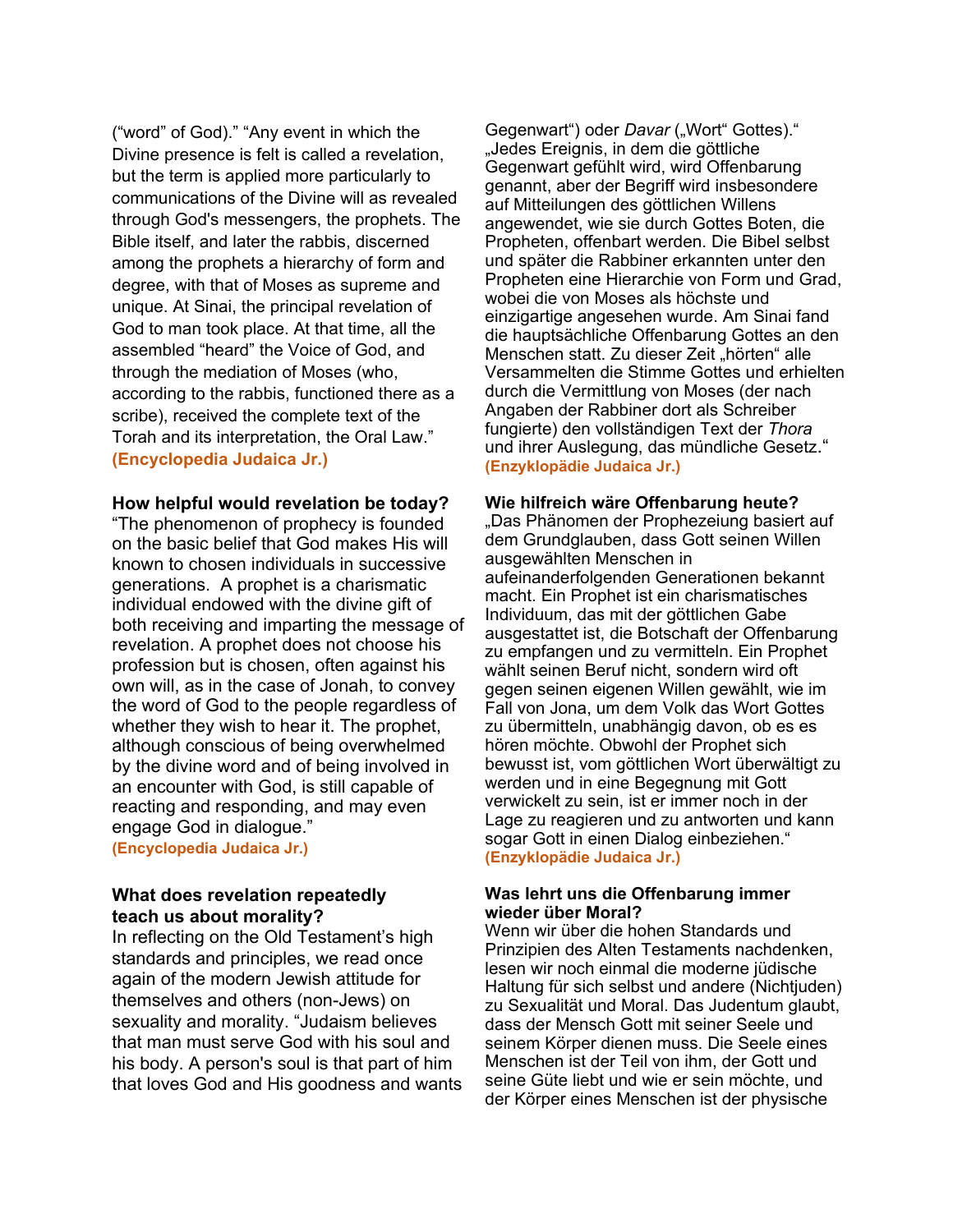to be like Him, and a person's body is the physical container of his soul on earth. Nearly all the *mitzvot* which God gave are to be performed with the body. Thus the physical actions of man are sanctified. This applies to all the physical aspects of life: even sex when it is practiced in the proper framework, marriage, is in accordance with the will of God and is a *mitzvah* (commandment and blessing)." "Like other basic human desires, sex is regarded in a positive light in Jewish teaching, especially as it is the means of fulfilling the first biblical commandment: 'Be fruitful and multiply.' Judaism does not encourage the unbridled fulfillment of desire, however, but rather imposes restrictions which raise the act to the level of holiness. "Detailed legislation concerning sexual behavior can be found in the Bible as well as in the *Talmud* and subsequent rabbinic literature. Celibacy (complete abstinence from all sexual activity) is discouraged as an unnatural state and detrimental to the human personality. The primary restriction of sexual activity in Jewish law is that it should take place within marriage, as an expression of love between husband and wife as well as out of a desire to fulfill God's commandments." "In general, moderation and self-control in sexual activity are encouraged. Chastity, the goal to be aimed for, does not mean the avoidance of all sex but of illegal sex. This includes adultery, incest, sodomy, rape and seduction. Adultery is defined as sexual relations between a married woman and any man other than her husband. "Judaism encourages modesty as one of the means to chastity. Thus the Jewish woman is enjoined to dress and act modestly at all times. Furthermore, a man is forbidden to be alone with a woman with whom he is not permitted to have sexual relations from considerations of both chastity and modesty." **(Encyclopedia Judaica Jr.)**

Behälter seiner Seele auf Erden. Fast alle *Mizwot*, die Gott gegeben hat, sollen mit dem Körper durchgeführt werden. So werden die körperlichen Handlungen des Menschen geheiligt. Dies gilt für alle physischen Aspekte des Lebens: Selbst Sex, wenn er im richtigen Rahmen, der Ehe, praktiziert wird, entspricht dem Willen Gottes und ist eine *Mizwa* (Gebot und Segen)." "Wie andere grundlegende menschliche Wünsche wird Sex in der jüdischen Lehre in einem positiven Licht gesehen, zumal es das Mittel ist, das erste biblische Gebot zu erfüllen: Sei fruchtbar und vermehr dich. "Das Judentum fördert jedoch nicht die ungezügelte Erfüllung von Verlangen sondern legt Beschränkungen fest, die die Handlung auf die Ebene der Heiligkeit heben." "Detaillierte Gesetze zum Sexualverhalten finden sich sowohl in der Bibel als auch im *Talmud* und in der nachfolgenden rabbinischen Literatur. Zölibat (völlige Abstinenz von allen sexuellen Aktivitäten) wird als unnatürlicher Zustand und schädlich für die menschliche Persönlichkeit entmutigt. Die Hauptbeschränkung der sexuellen Aktivität im jüdischen Recht besteht darin, dass sie innerhalb der Ehe stattfinden sollte, als Ausdruck der Liebe zwischen Ehemann und Ehefrau sowie aus dem Wunsch heraus, Gottes Gebote zu erfüllen." "Im Allgemeinen werden Mäßigung und Selbstkontrolle bei sexuellen Aktivitäten gefördert. Keuschheit, das Ziel, das angestrebt werden soll, bedeutet nicht die Vermeidung jeglichen Geschlechts, sondern des illegalen Geschlechts. Dies beinhaltet Ehebruch, Inzest, Sodomie, Vergewaltigung und Verführung. Ehebruch ist definiert als sexuelle Beziehung zwischen einer verheirateten Frau und einem anderen Mann als ihrem Ehemann. "Das Judentum fördert Bescheidenheit als eines der Mittel zur Keuschheit. So ist die Jüdin verpflichtet, sich jederzeit bescheiden zu kleiden und zu handeln. Außerdem ist es einem Mann verboten, mit einer Frau allein zu sein, mit der er aus Keuschheits- und Bescheidenheitsgründen keine sexuellen Beziehungen haben darf." **(Enzyklopädie Judaica Jr.)**

**How is a view of pride repeated Wie wiederholt sich eine Ansicht des**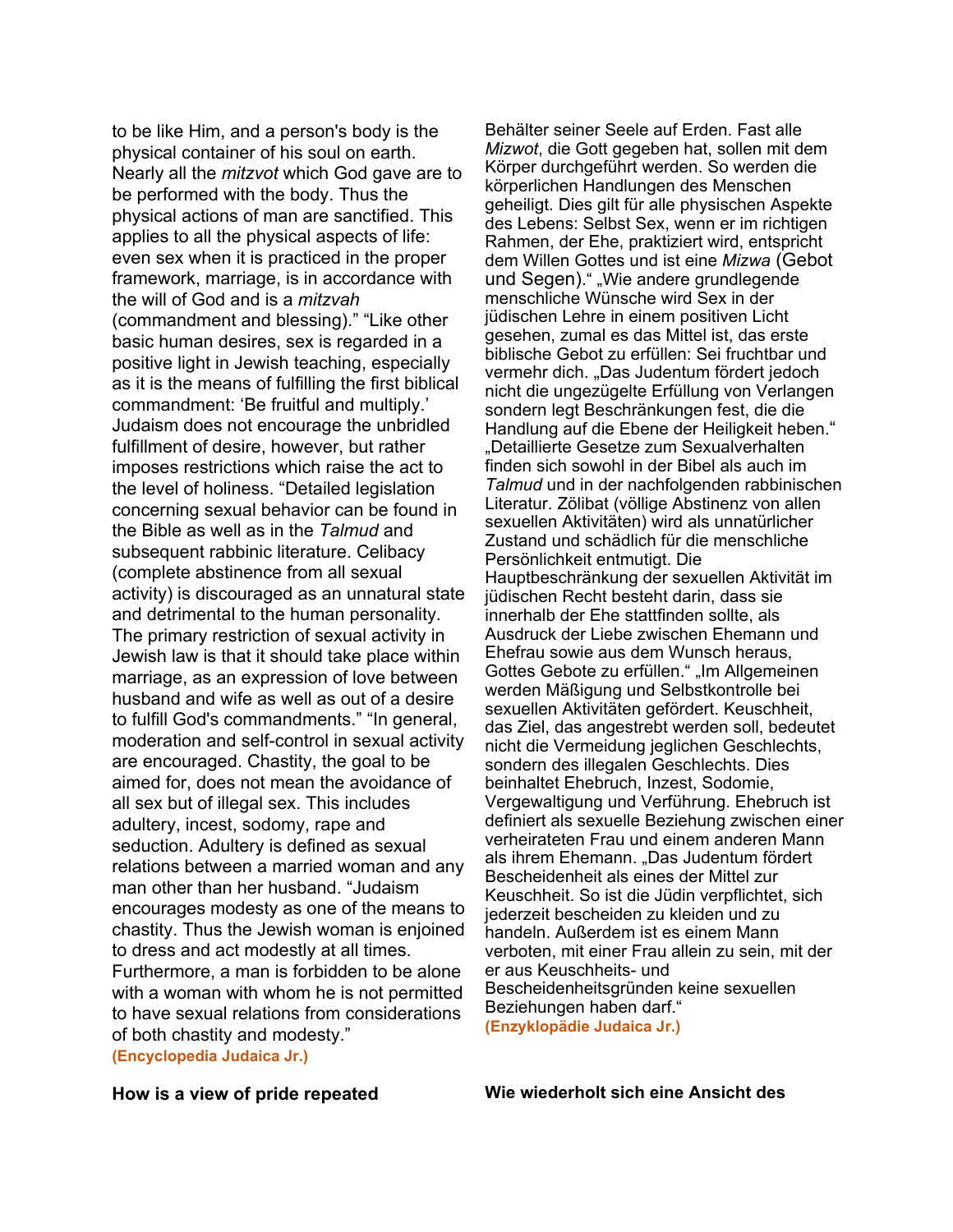#### **throughout revelations?**

On the subject of pride, Latter-day Saints have been given special counsel. In 1989, President Ezra Taft Benson said, "Pride is ugly." There is no justifiable use of the words pride or proud. Apparently every mention of pride in the scriptures is negative. As a replacement for the word pride or proud let us consider the highest compliment and honor as stated in the scriptures. "While he yet spake, behold, a bright cloud overshadowed them: and behold a voice out of the cloud, which said, This is my beloved Son, in whom I am well pleased; hear ye him." **(Matthew 17:5)** "When the light rested upon me I saw two Personages, whose brightness and glory defy all description, standing above me in the air. One of them spake unto me, calling me by name and said, pointing to the other–This is My Beloved Son. Hear Him!" **(Joseph Smith History 1:17)** In Hebrew the root meaning for pride is actually "excellence." Who are we to call ourselves, "excellent?" After I had spoken on this subject in a fireside, a couple named Brother and Sister Pride, came to me and said that they were now considering changing their names to Brother and Sister "Pleased!"

### **What can I learn about babbling pridefully?**

The unfinished Biblical tower, called Babel, was so named because God mixed up (Hebrew *balal*) man's language. They "babbled." "According to some modern commentators, the building of the tower was an example of man's extreme pride in his own ability. The building became such an obsession that, according to the Midrash, when a builder fell off the tower to his death, the other builders paid no attention, but when a brick fell, they would cry: 'When shall another come in its place?' According to this interpretation, every generation has its own Tower of Babel, when it begins to idolize its technology. The moral of the story is thus as applicable today as it was thousands of

#### **Stolzes während der Offenbarungen?**

In Bezug auf den Stolz wurden Mitglieder der Kirche Jesu Christi der Heiligen der Letzten Tage besonders beraten. 1989 sagte Präsident Ezra Taft Benson: "Stolz ist hässlich." Es gibt keine berechtigte Verwendung des Wortes Stolz. Anscheinend ist jede Erwähnung des Stolzes in den heiligen Schriften negativ. Als Ersatz für das Wort Stolz betrachten wir das höchste Kompliment und die höchste Ehre, wie sie in den heiligen Schriften angegeben sind. "Während er noch sprach, siehe, eine helle Wolke überschattete sie; und siehe, eine Stimme aus der Wolke, die sagte: Dies ist mein geliebter Sohn, an dem ich sehr erfreut bin; Höre ihn." (Matthäus 17: 5) "Als das Licht auf mir ruhte, sah ich zwei Persönlichkeiten, deren Helligkeit und Herrlichkeit sich jeder Beschreibung entziehen, über mir in der Luft stehen. Einer von ihnen sprach zu mir, rief mich beim Namen und sagte und zeigte auf den anderen - Dies ist mein geliebter Sohn. Höre ihn!" **(Joseph Smith Geschichte 1:17)** Im Hebräischen ist die Wurzelbedeutung für Stolz eigentlich "Exzellenz". Wen sollen wir uns "ausgezeichnet" nennen? Nachdem ich an einem Kamin über dieses Thema gesprochen hatte, kam ein Paar namens Bruder und Schwester Pride (Stolz) zu mir und sagte, dass sie jetzt erwägen würden, ihren Namen als Bruder und Schwester "Erfreut" zu ändern!

#### **Was kann ich über stolzes Plappern lernen?**

Der unvollendete biblische Turm, genannt Babel, wurde so benannt, weil Gott die Sprache des Menschen (hebräisch *balal*) verwechselt hatte. Sie "plapperten." "Nach Ansicht einiger moderner Kommentatoren war der Bau des Turms ein Beispiel für den extremen Stolz des Menschen auf seine eigenen Fähigkeiten. Das Gebäude wurde zu einer solchen Besessenheit, dass die anderen Bauherren laut *Midrasch*, als ein Baumeister bis zu seinem Tod vom Turm fiel, keine Aufmerksamkeit schenkten, aber wenn ein Ziegelstein fiel, schrien sie: "Wann soll ein anderer an seine Stelle treten?" Nach dieser Interpretation hat jede Generation ihren eigenen Turm zu Babel, wenn sie beginnt, ihre Technologie zu vergöttern. Die Moral der Geschichte ist daher heute genauso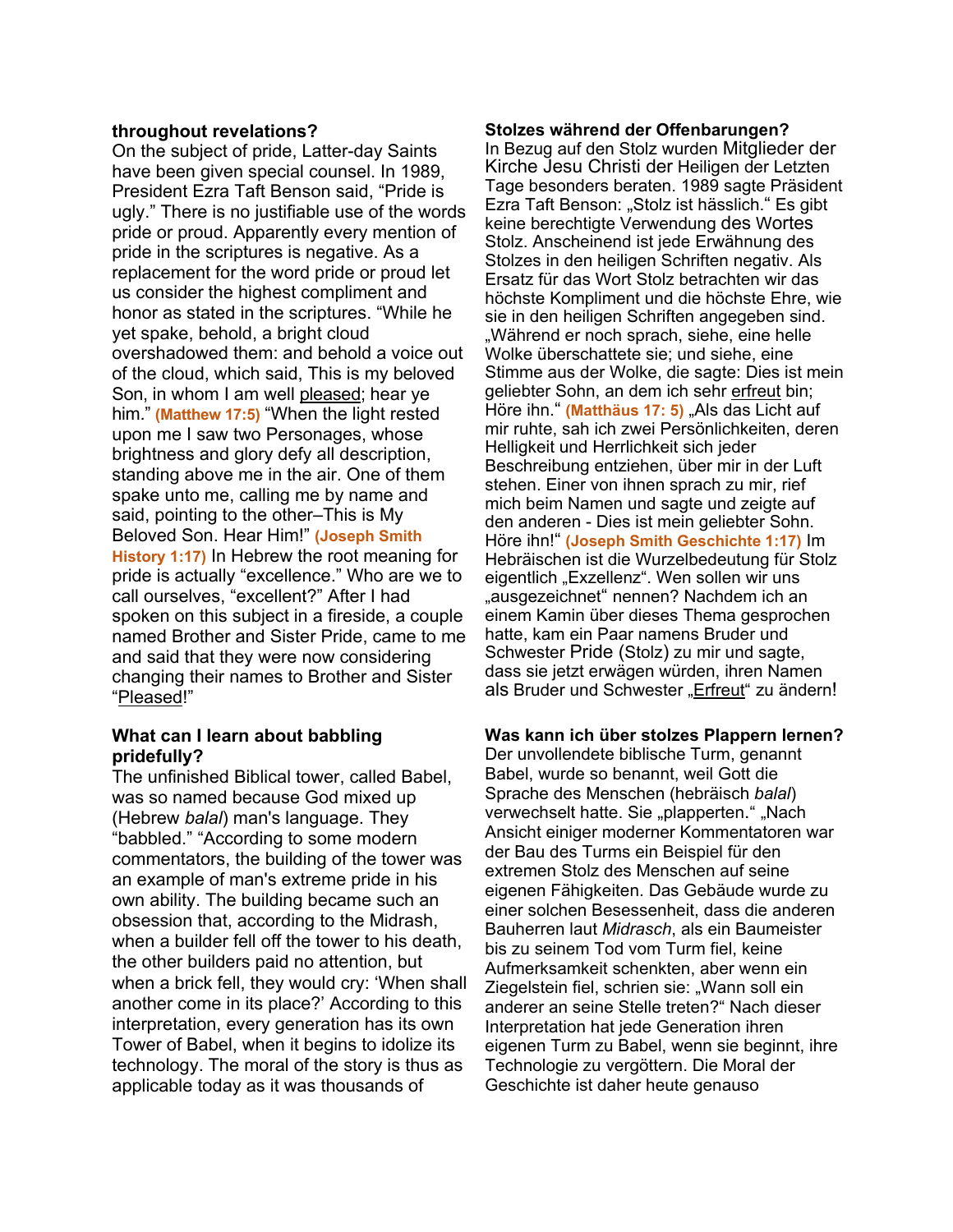years ago." **(Encyclopedia Judaica Jr.)** The tower people wanted to 'make a name' for themselves rather than take the 'name of God' upon themselves.

#### **What would be the value in reducing how often I say, "I AM?"**

In Hebrew, the name of God, "Jehovah," (English spelling) is unmentionable. It means "I AM." That conjugation is not even used in modern Hebrew. Moses asked the Lord's name: "And Moses said unto God, Behold, when I come unto the children of Israel, and shall say unto them, The God of your fathers hath sent me unto you; and they shall say to me, What is his name? what shall I say unto them? And God said unto Moses, I AM THAT I AM: and he said, Thus shalt thou say unto the children of Israel, I AM hath sent me unto you." **(Exodus 3:13-14)** The practice of avoiding the use of "I am" in Hebrew seems to suggest a way to reduce pride. Ancient Joseph overcame his "pride" and served his brothers forgivingly (at first without identifying himself). He thereby established a pattern for a latter-day Joseph, who for the time being is keeping his identity from Judah and should avoid all forms of pride as he serves his family forgivingly.

**What can be done by "Faith in the Lord?"**

Anciently, Elisha's example as a servant of God was shown as he refused payment for healing Syria's highest-ranking officer in the Land of Israel at that time. The complication was that the Children of Israel strongly objected to the Syrian "occupying" forces. Recalling, the faithful young woman, serving in Naaman's household, was a believer and prompted the "occupying" Syrian officer to come to the prophet to be blessed. The prophet sent a message to do something simple, bathe in the Jordan River. When he finally "swallowed his pride," he was blessed! Imagine–the "enemy" was blessed! Fast forward to the Savior's teaching, "But I say unto you, Love your enemies, bless them that curse you, do good to them that hate you, and pray for them which despitefully use you, and

anwendbar wie vor Tausenden von Jahren." **(Enzyklopädie Judaica Jr.)** Die Turmleute wollten sich einen Namen machen, anstatt den Namen Gottes auf sich zu nehmen.

#### **Was wäre der Wert, wenn ich reduzieren**  würde, wie oft ich "ICH BIN" sage?

Im Hebräischen ist der Name Gottes "Jehova" (deutsche Schreibweise) nicht zu erwähnen. Es bedeutet "ICH BIN. " Diese Konjugation wird im modernen Hebräisch nicht einmal verwendet. Mose fragte nach dem Namen des Herrn: "Und Mose sprach zu Gott: Siehe, wenn ich zu den Kindern Israel komme, und werde zu ihnen sagen: Der Gott deiner Väter hat mich zu dir gesandt; und sie sollen zu mir sagen: Wie ist sein Name? Was soll ich ihnen sagen? Und Gott sprach zu Mose: Ich bin das, was ich bin. Und er sprach: So sollst du zu den Kindern Israel sagen: Ich bin es, der mich zu dir gesandt hat. **(2.Mose 3:13-14)** Die Praxis, die Verwendung von "Ich bin" auf Hebräisch zu vermeiden, scheint einen Weg vorzuschlagen, um den Stolz zu verringern. Der alte Joseph überwand seinen "Stolz" und diente seinen Brüdern verzeihend (zunächst ohne sich auszuweisen). Er legte damit ein Muster für einen Joseph der Letzten Tage fest, der vorerst seine Identität vor Juda bewahrt und alle Formen des Stolzes vermeiden sollte, wenn er seiner Familie verzeihend dient.

**Was kann der Glaube an den Herrn tun?** Im Altertum wurde Elishas Beispiel als Diener Gottes gezeigt, als er die Zahlung für die Heilung von Syriens höchstem Offizier im Land Israel zu dieser Zeit verweigerte. Die Komplikation war, dass die Kinder Israels entschieden gegen die syrischen Besatzungsmächte protestierten. Die treue junge Frau, die in Naamans Haushalt diente, war eine Gläubige und veranlasste den "besetzenden" syrischen Offizier, zum Propheten zu kommen, um gesegnet zu werden. Der Prophet sandte eine Botschaft, um etwas Einfaches zu tun und im Jordan zu baden. Als er endlich "seinen Stolz schluckte", war er gesegnet! Stellen Sie sich vor - der "Feind" wurde gesegnet! Spulen Sie schnell zur Lehre des Erretters vor: "Ich aber sage euch: Liebt eure Feinde und betet für die, die euch verfolgen." **(Matthäus 5:44)** Zurück zu Elisa, wir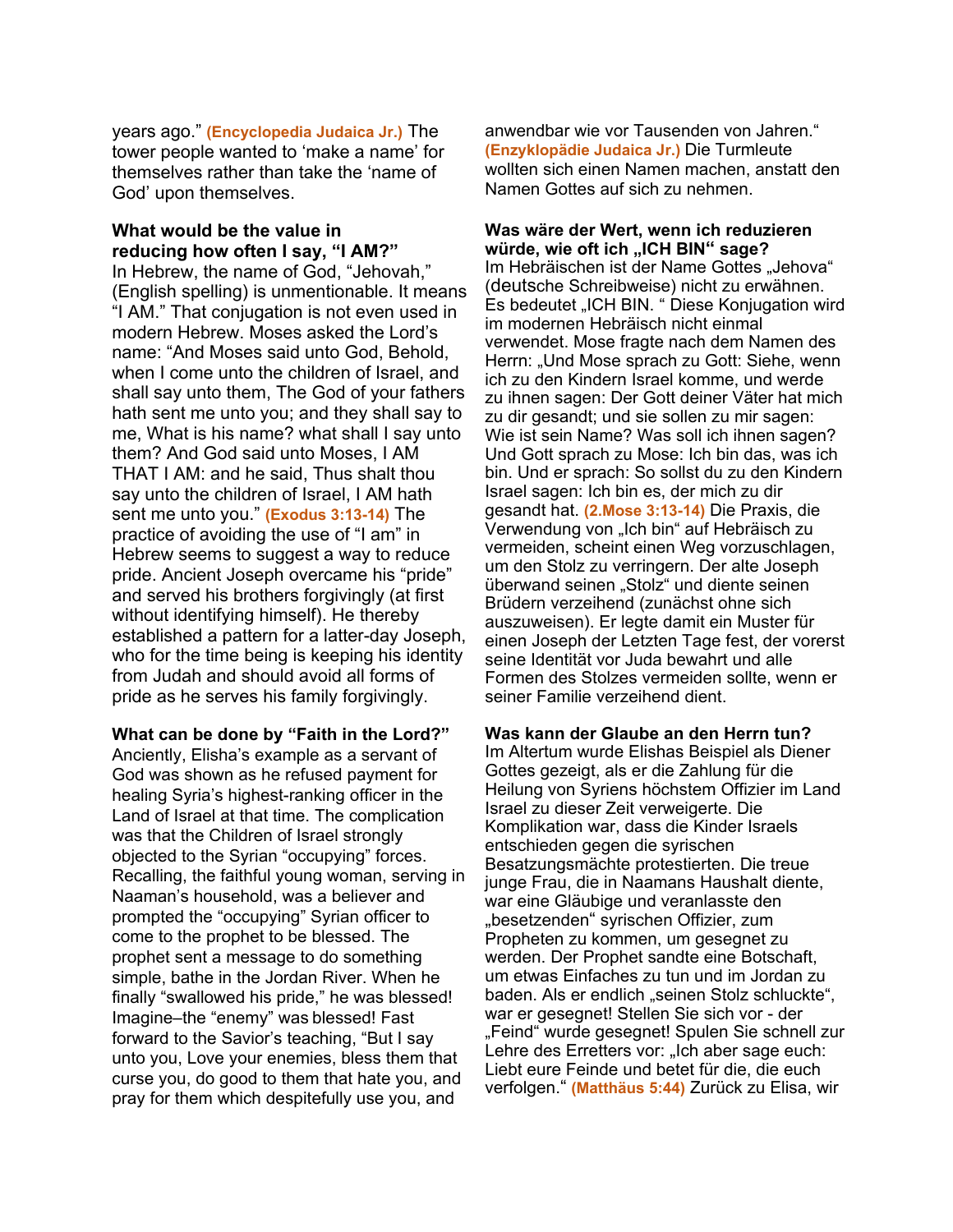persecute you." **(Matthew 5:44)** Back to Elisha, we don't know for sure if that even resulted in the conversion of Naaman, and it does not matter. The blessing was unconditional at that point. The prophet was teaching the same principle that Jesus would teach, and that has been revealed again in our day: "Then saith he unto them, Render unto Caesar the things that are Caesar's; and unto God the things that are God's." **(Matthew 22:21)** "We believe in being subject to kings, presidents, rulers, and magistrates, in obeying, honoring, and sustaining the law." **(Articles of Faith 12)** The lesson for the unbelieving Israelites was repeated by the Savior as he said: "And many lepers were in Israel in the time of (Elisha) the prophet; and none of them was cleansed, saving Naaman the Syrian." **(Luke 4:27)**

## **How does caring for the poor help us become more like the Messiah?**

"The highest form of charity is not to give alms but to help the poor to rehabilitate themselves by lending them money, taking them into partnership, employing them, or giving them work, for in this way the purpose is achieved without any loss of self-respect at all." "This last way of helping the poor is known as *gemilut hasadim,* 'dispensing kindness.' This term also includes aiding people who need help and encouragement and includes such matters as visiting the sick and looking after them and inviting needy guests to eat at your home. One of the greatest acts of charity is to provide for orphans." "Throughout History the Jewish community has always been sensitive to the needs of the poor and established institutions to provide them with relief. This was a form of taxation which nobody could refuse if he wanted to be considered a member of the community. During the Middle Ages in some towns 'meal tickets' were distributed to the needy entitling them to eat at various homes, and there is hardly a synagogue even today without a charity

wissen nicht genau, ob dies überhaupt zur Bekehrung von Naaman geführt hat, und das spielt keine Rolle. Der Segen war zu diesem Zeitpunkt bedingungslos. Der Prophet lehrte das gleiche Prinzip, das Jesus lehren würde, und das wurde in unserer Zeit wieder offenbart: "Sie antworteten: Des Kaisers. Darauf sagte er zu ihnen: So gebt dem Kaiser, was dem Kaiser gehört, und Gott, was Gott gehört!" **(Matthäus 22:21)** "Wir glauben, dass es recht ist, einem König, Präsidenten, Herrscher oder Vertreter der Staatsmacht untertan zu sein und das Gesetz zu beachten, zu ehren und für es einzutreten. **(Artikel des Glaubens 12)** Die Lehre für die ungläubigen Israeliten wurde vom Erretter wiederholt, als er sagte: "Und viele Aussätzige gab es in Israel zur Zeit des Propheten Elischa. Aber keiner von ihnen wurde geheilt, nur der Syrer Naaman." **(Lukas 4:27)**

## **Wie hilft uns die Fürsorge für die Armen, dem Messias ähnlicher zu werden?**

"Die höchste Form der Nächstenliebe besteht nicht darin, Almosen zu geben, sondern den Armen zu helfen, sich zu rehabilitieren, indem sie ihnen Geld leihen, sie in Partnerschaft bringen, sie beschäftigen oder ihnen Arbeit geben, denn auf diese Weise wird der Zweck ohne Selbstverlust erreicht - überhaupt Respekt." "Diese letzte Art, den Armen zu helfen, ist als *gemilut hasadim* bekannt, Freundlichkeit spenden," Dieser Begriff umfasst auch die Unterstützung von Menschen, die Hilfe und Ermutigung benötigen, und umfasst Dinge wie den Besuch der Kranken und ihre Betreuung sowie die Einladung bedürftiger Gäste, bei Ihnen zu essen Zuhause. Eine der größten Wohltätigkeitsaktionen ist die Versorgung von Waisenkindern." "Im Laufe der Geschichte war die jüdische Gemeinde stets sensibel für die Bedürfnisse der Armen und etablierten Institutionen, um ihnen Erleichterung zu verschaffen. Dies war eine Form der Besteuerung, die niemand ablehnen konnte, wenn er als Mitglied der Gemeinschaft betrachtet werden wollte. Während des Mittelalters wurden in einigen Städten "Essenskarten" an Bedürftige verteilt, die sie zum Essen in verschiedenen Häusern berechtigten, und es gibt auch heute noch kaum eine Synagoge ohne Spendenkiste. Vor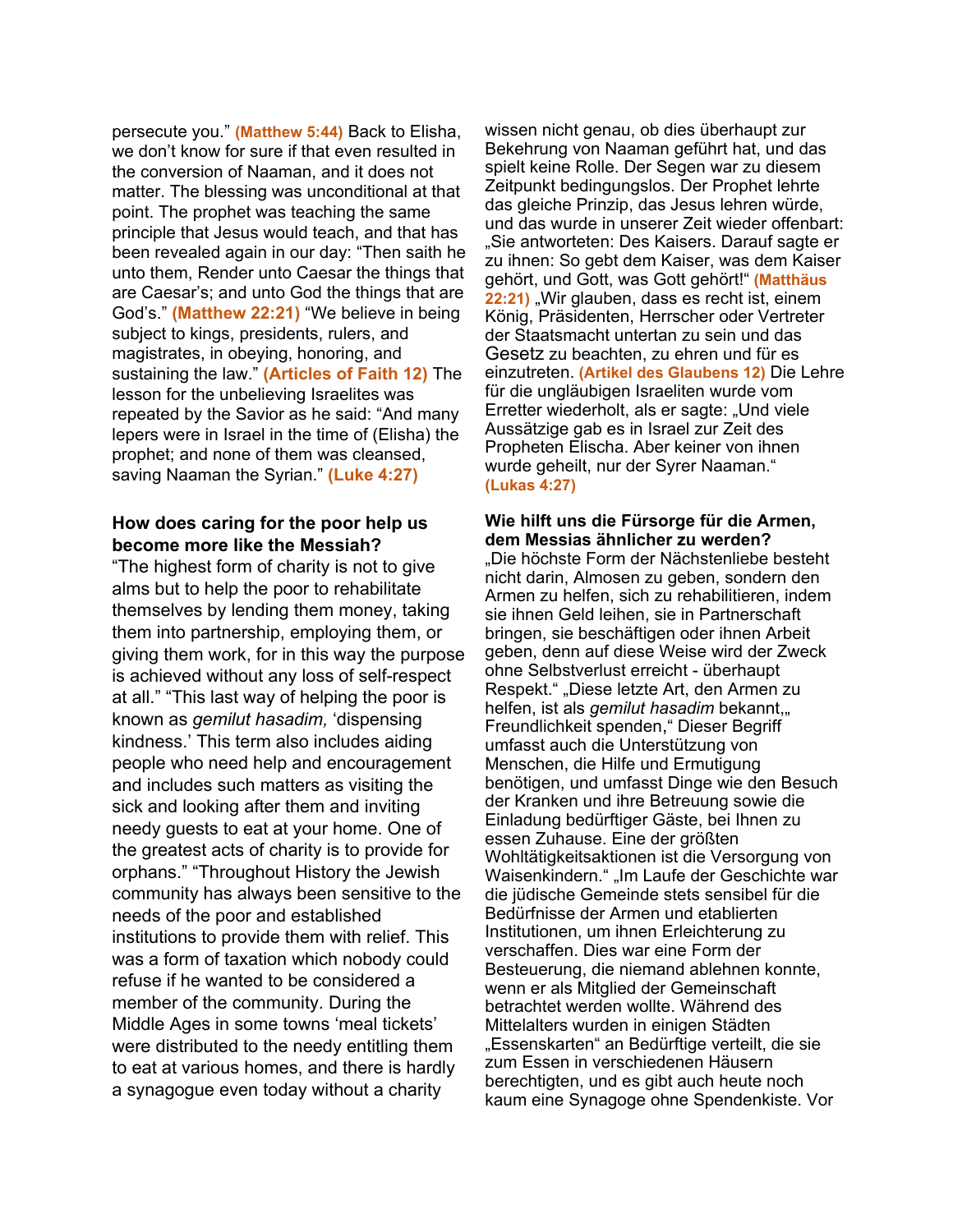box. Before festivals, charity is distributed so that the poor will also be able to enjoy the Holy Day; this is especially true of Passover when the charity is given a special name, *ma'ot hittim,* 'money for wheat' to make *mazzot*. "Many associations were formed for charitable purposes, particularly to look after the sick and provide proper burial. Some communities set up hospitals; this has its result in modern times in institutions like the Mt. Sinai Hospital in New York which was established by Jews. Often the charitable society would own and maintain a hostel where needy wayfarers could spend the night. "Nowadays many communities integrate all their charitable endeavors into one central agency. In the State of Israel the needs of the poor are looked after by the Ministry of Welfare, which is a government agency. However, a great deal of private, non-governmental charity work still goes on." **(Encyclopedia Judaica Jr.)**

### **How will being merciful bring me closer to the Savior?**

Being like the expected Messiah is reflected in subsequent latter-day Judaism. "The exercise of mercy is an obligation for all Jews. By this it is meant that they must act with compassion and forgiveness towards all mankind, and perform deeds of charity and kindness. This quality is an essential characteristic of God who is known as *Rahum* ('Merciful') and, in accordance with the tradition which sets as man's goal the imitation of God: 'As He is merciful, so be you merciful.' Just as God is bound by His covenant of mercy with His people, so is the Jew bound by specific commandments to act mercifully to the oppressed, the alien, the orphan, the widow, and indeed, every living creature. "The Hebrew word for justice is *zedek,* and indicative of Judaism's attitude is the fact that another form of the same root *zedakah,* means 'charity.' For justice must

den Festen wird die Nächstenliebe verteilt, damit auch die Armen den Heiligen Tag genießen können. Dies gilt insbesondere für das Passahfest, wenn der Wohltätigkeitsorganisation ein besonderer Name gegeben wird, ma'ot hittim, "Geld für Weizen" um Mazzot herzustellen." "Viele Vereinigungen wurden für wohltätige Zwecke gegründet, insbesondere um die Kranken zu betreuen und eine angemessene Bestattung zu gewährleisten. Einige Gemeinden errichteten Krankenhäuser; Dies hat sein Ergebnis in der Neuzeit in Institutionen wie dem Berg. Sinai-Krankenhaus in New York, das von Juden gegründet wurde. Oft besaß und unterhielt die gemeinnützige Gesellschaft ein Hostel, in dem bedürftige Wanderer übernachten konnten. "Heutzutage integrieren viele Gemeinden alle ihre gemeinnützigen Aktivitäten in einer zentralen Agentur. Im Staat Israel kümmert sich das Wohlfahrtsministerium, eine Regierungsbehörde, um die Bedürfnisse der Armen. Es wird jedoch noch viel private, nichtstaatliche Wohltätigkeitsarbeit geleistet." **(Enzyklopädie Judaica Jr.)**

#### **Wie bringt mich Barmherzigkeit dem Erretter näher?**

Wie der erwartete Messias zu sein, spiegelt sich im späteren Judentum der Letzten Tage wider. "Die Ausübung der Barmherzigkeit ist eine Verpflichtung für alle Juden. Damit ist gemeint, dass sie mit Mitgefühl und Vergebung gegenüber der gesamten Menschheit handeln und Taten der Nächstenliebe und Güte vollbringen müssen. Diese Eigenschaft ist ein wesentliches Merkmal Gottes, der als *Rahum* ("barmherzig") bekannt ist, und gemäß der Tradition, die die Nachahmung Gottes als Ziel des Menschen festlegt: "Wie er barmherzig ist, so sei du barmherzig." Genau wie Gott ist an seinen Bund der Barmherzigkeit mit seinem Volk gebunden, ebenso wie der Jude an bestimmte Gebote, barmherzig gegenüber den Unterdrückten, den Außerirdischen, den Waisen, der Witwe und in der Tat jedem Lebewesen zu handeln." "Das hebräische Wort für Gerechtigkeit ist *Zedek*, und ein Hinweis auf die Haltung des Judentums ist die Tatsache, dass eine andere Form derselben Wurzel-*Zedaka*' Nächstenliebe bedeutet. Denn Gerechtigkeit muss mit Barmherzigkeit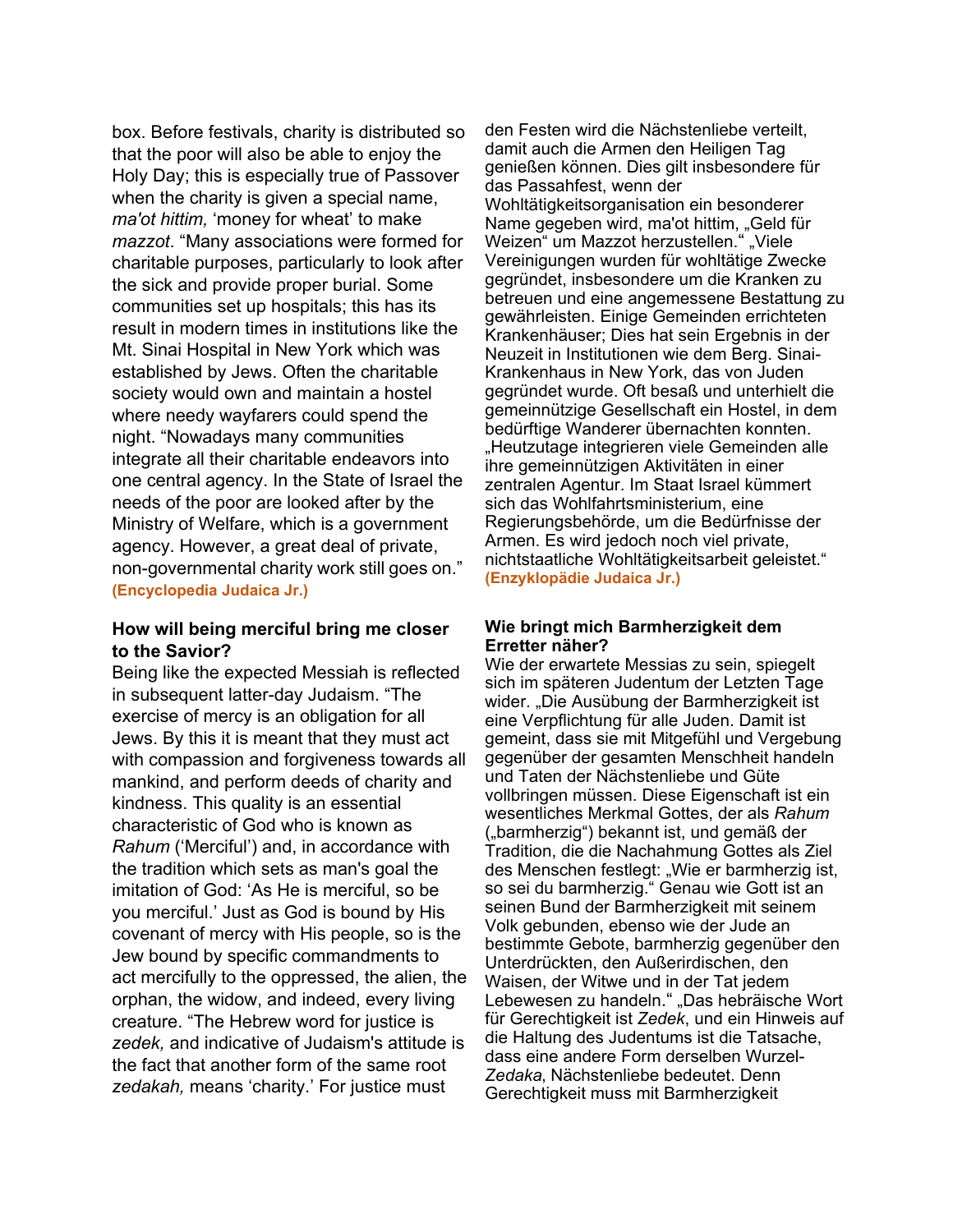be tempered with mercy and indeed the main attribute of God is His integration of justice and mercy. Yet another Hebrew word derived from the same root is *zaddik,* which means 'righteous.' The righteous man is one who is both just and merciful." "The stress placed upon this quality is evident both in the many charitable institutions existing in Jewish communal life, and in the daily prayers which implore God to deal compassionately even with the undeserving man. Human beings are frail, imperfect creatures constantly open to error, and so they are totally dependent on God's mercy." **(Encyclopedia Judaica Jr.)**

#### **Where is ZION?**

The word Zion evokes very strong feeling among the Jews. As there are two gatherings, one spiritual and another physical, there are also two definitions of Zion, one in the heart and another in a place. What the Jews may not realize is that there are two chosen people that will have more than one Zion headquarters. Presently, centers in the "Tops of the Mountains" should be considered. At the moment, there are two dedicated centers in the two "Zions" in the two "Tops of the Mountains," Jerusalem and Salt Lake City. The Lord will speak from two Zions. "Micah directed his prophecy against the rich who lived in illgotten splendor at the expense of the poor. He warned them that God would forsake His people and that the inevitable results of the corruption of Judah would follow: the ravaging of Judah by its enemies, the destruction of Jerusalem and the Temple, and exile. Micah stated God's demands simply: justice tempered with mercy. Micah's verses of consolation are beautiful in their vision of the glorious future of Zion: 'For out of Zion shall go forth the law, and the word of the Lord from Jerusalem . . . And they the nations shall beat their swords into plowshares, and their spears into pruninghooks; nation shall not lift up sword against nation, neither shall they learn war any more. But they shall sit every man under his

gemildert werden, und in der Tat ist das Hauptmerkmal Gottes seine Integration von Gerechtigkeit und Barmherzigkeit. Ein weiteres hebräisches Wort, das von derselben Wurzel abgeleitet ist, ist Zaddik, was "gerecht" bedeutet. Der gerechte Mann ist einer, der sowohl gerecht als auch barmherzig ist." "Die Betonung dieser Qualität zeigt sich sowohl in den vielen gemeinnützigen Einrichtungen, die im jüdischen Gemeinschaftsleben existieren, als auch in den täglichen Gebeten, die Gott anflehen, selbst mit dem unverdienten Menschen mitfühlend umzugehen. Menschen sind gebrechliche, unvollkommene Wesen, die ständig für Fehler offen sind, und daher völlig abhängig von Gottes Barmherzigkeit." **(Enzyklopädie Judaica Jr.)**

### **Wo ist ZION?**

Das Wort Zion ruft bei den Juden ein sehr starkes Gefühl hervor. Da es zwei Versammlungen gibt, eine geistige und eine körperliche, gibt es auch zwei Definitionen von Zion, eine im Herzen und eine an einem Ort. Was die Juden möglicherweise nicht erkennen, ist, dass es zwei auserwählte Personen gibt, die mehr als ein Zion-Hauptquartier haben werden. Derzeit sollten Zentren in den "Gipfel des Berges" in Betracht gezogen werden. Derzeit gibt es zwei spezielle Zentren in den beiden "Zions" in den beiden "Gipfel des Berges", Jerusalem und Salt Lake City. Der Herr wird aus zwei Zions sprechen. "Micah richtete seine Prophezeiung gegen die Reichen, die auf Kosten der Armen in unübertroffener Pracht lebten. Er warnte sie, dass Gott sein Volk verlassen würde und dass die unvermeidlichen Folgen der Korruption Judas folgen würden: die Verwüstung Judas durch seine Feinde, die Zerstörung Jerusalems und des Tempels und das Exil. Micah erklärte einfach Gottes Forderungen: Gerechtigkeit mit Barmherzigkeit gemildert. Michas Verse des Trostes sind wunderschön in ihrer Vision von der herrlichen Zukunft Zions: "Denn aus Zion werden das Gesetz und das Wort des Herrn aus Jerusalem hervorgehen. . . Dann schmieden sie Pflugscharen aus ihren Schwertern und Winzermesser aus ihren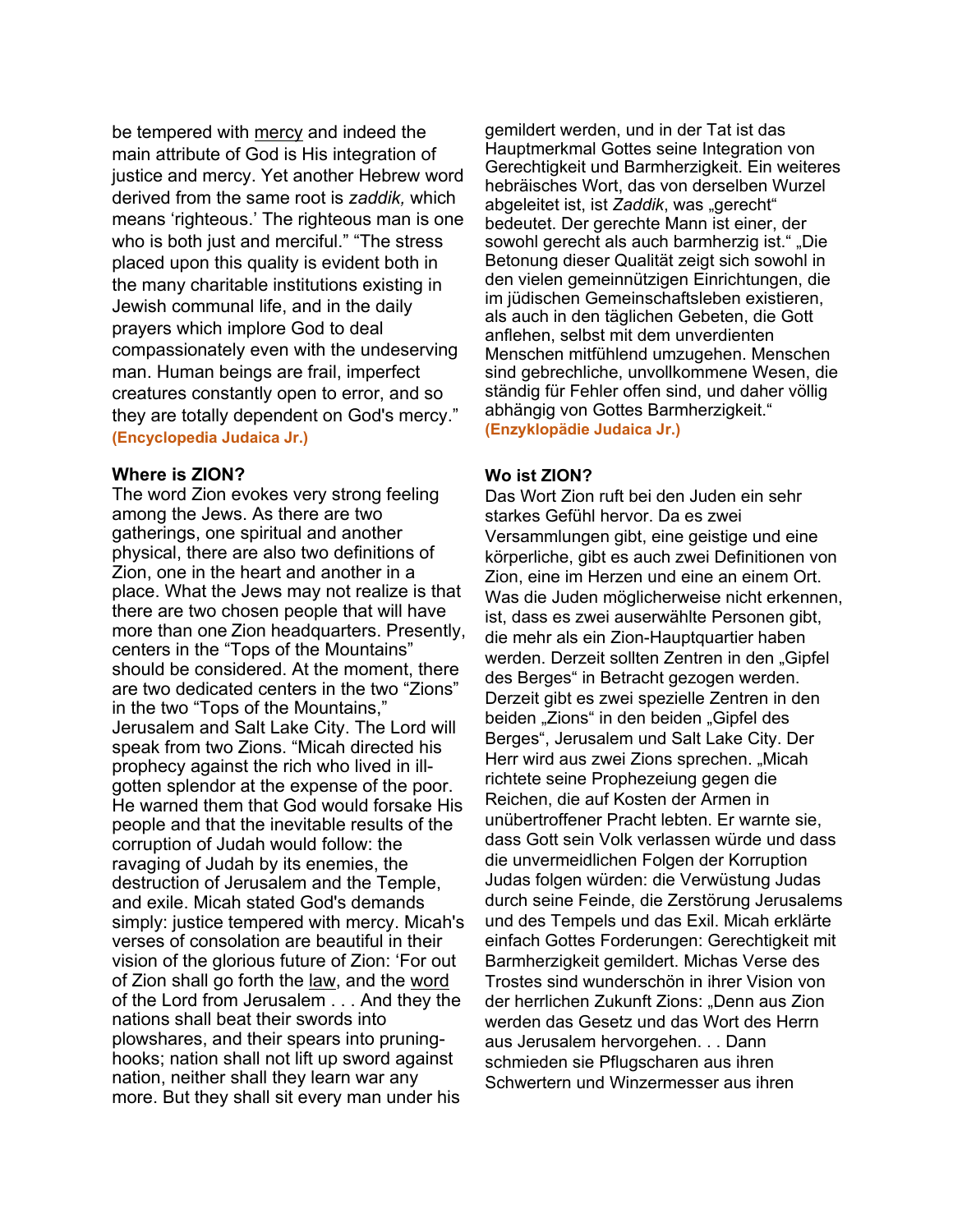vine and under his fig-tree; and none shall make them afraid . . .' (**Micah 4:5**)." **(Encyclopedia Judaica Jr.)**

#### **What about multiple ZION centers?**

The "Zions" points to unique geographical considerations. In this case, geography lends its testimony of the Lord. In ancient times, the word of the Lord came from the "tops of the mountains," Jerusalem, where the tribe of Judah and the prophets of Israel lived. These mountains create a backbone of the country of Israel. In fact, the land of Israel has mountains from its northern to its southern borders. It is a mountain range that is "everlasting." In latter times, the administration, the law, of the Lord comes from the "tops of the mountains," Salt Lake City, where the prophets and leadership of the Lord's kingdom and the tribe of Joseph are presently situated. The Ute Indians used the word Utah to denote the tops of the mountains. It is also the only other range of mountains that extends from the northern to the southern borders of the land. It is also the "land of everlasting hills." Judah and Utah even sound linguistically similar. There is an Arab village close to Hebron that is called "*Yatta*." An old synagogue of the first century was found there with characteristics of Levitical use. Some even suggest it to be the wilderness area of Judah where John the Baptist (a Levite) might have lived.

#### **How will the blessings of the "everlasting hills" continue to affect all the world?**

"The blessings of thy father have prevailed above the blessings of my progenitors unto the utmost bound of the everlasting hills: they shall be on the head of Joseph, and on the crown of the head of him that was separate from his brethren." **(Genesis 49:26)** "And the boundaries of the everlasting hills shall tremble at their presence." **(Doctrine & Covenants 133:31)** "Everlasting is also used to signify the eternal, lasting, and enduring nature of some particular thing. For instance: the 'everlasting covenant' **(D. & C. 1:15)**, 'the

Lanzen. Man zieht nicht mehr das Schwert, Volk gegen Volk, und übt nicht mehr für den Krieg (**Micha 4:3**)." **(Enzyklopädie Judaica Jr.)**

#### **Was ist mit mehreren ZION-Zentren?**

Die "Zions" weisen auf einzigartige geografische Überlegungen hin. In diesem Fall gibt die Geographie Zeugnis vom Herrn. In der Antike kam das Wort des Herrn von den "Gipfeln der Berge" Jerusalem, wo der Stamm Juda und die Propheten Israels lebten. Diese Berge bilden ein Rückgrat des Landes Israel. Tatsächlich hat das Land Israel Berge von seiner nördlichen bis zu seiner südlichen Grenze. Es ist eine Bergkette, die "ewig" ist. In letzter Zeit kommt die Verwaltung, das Gesetz, des Herrn von den "Gipfeln der Berge", Salt Lake City, wo sich derzeit die Propheten und die Führung des Reiches des Herrn und des Stammes Joseph befinden. Die Ute-Indianer benutzten das Wort Utah, um die Gipfel der Berge zu bezeichnen. Es ist auch die einzige andere Gebirgskette, die sich von der nördlichen bis zur südlichen Grenze des Landes erstreckt. Es ist auch das Land der ewigen Hügel." Judah und Utah klingen sogar sprachlich ähnlich. In der Nähe von Hebron gibt es ein arabisches Dorf namens "Yatta". Dort wurde eine alte Synagoge des ersten Jahrhunderts mit Merkmalen des levitischen Gebrauchs gefunden. Einige schlagen sogar vor, dass es das Wildnisgebiet von Juda ist, in dem Johannes der Täufer (ein Levit) gelebt haben könnte.

#### **Wie werden die Segnungen der "immerwährenden Hügel" weiterhin die ganze Welt beeinflussen?**

"Deines Vaters Segen übertrifft den Segen der uralten Berge, den man von den ewigen (oder immerwährenden) Hügeln ersehnt. Er komme auf Josefs Haupt, auf das Haupt des Geweihten der Brüder." (Genesis 49:26) "Und die Grenzen der immerwährenden Hügel werden vor ihrer Gegenwart erzittern." **(Lehre**  und Bündnisse 133:31) "Ewig wird auch verwendet, um die ewige, dauerhafte Natur einer bestimmten Sache zu bezeichnen. Zum Beispiel: der "immerwährenden Bund" **(LuB**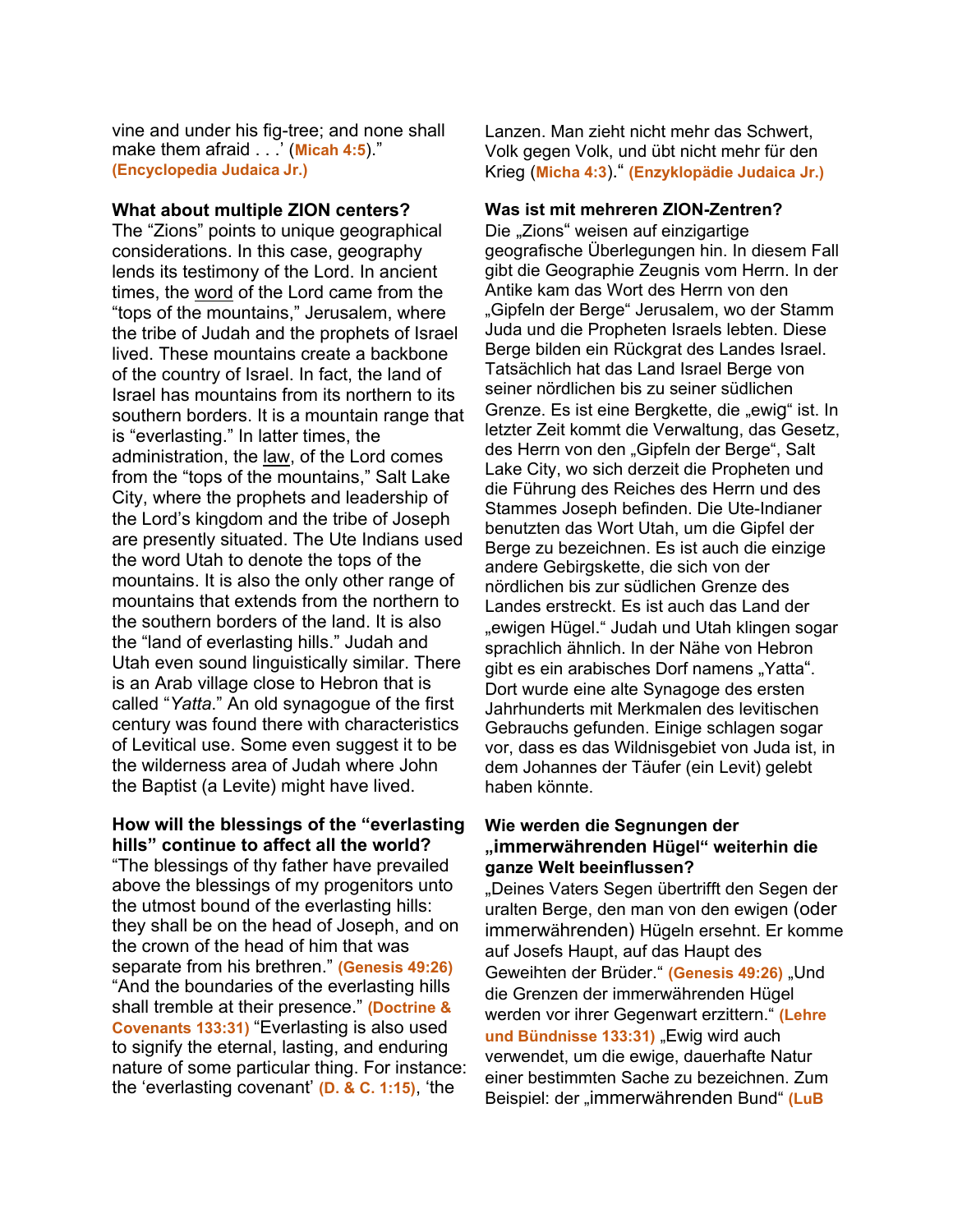everlasting gospel' **(D. & C. 36:5)**, 'songs of everlasting joy' **(D. & C. 45:71**), 'an everlasting inheritance' **(D. & C 57:5)**, 'the everlasting hills.' **(D. & C. 133:31.)**" **(Mormon Doctrine, Bruce R. McConkie, Pg.243)** How beautiful upon the mountains of Judah and Joseph are the feet of Him who brought salvation to all of us! "The sons also of them that afflicted thee shall come bending unto thee; and all they that despised thee shall bow themselves down at the soles of thy feet; and they shall call thee, The city of the LORD, The Zion of the Holy One of Israel." **(Isaiah 60:14)**

#### **What is the probability of more than one "New Jerusalem?"**

The Prophet Joseph Smith said, "Judah must return, Jerusalem must be rebuilt, and the temple, . . . and all this must be done before the Son of Man will make His appearance" **(History of the Church 5:337)**. "Jerusalem of old, after the Jews have been cleansed and sanctified from all their sin, shall become a holy city where the Lord shall dwell and from whence he shall send forth his word unto all people. Likewise, on this continent, the city of Zion, New Jerusalem, shall be built and from it the law of God shall also go forth. There will be no conflict, for each city shall be headquarters for the Redeemer of the world, and from each he shall send forth his proclamations as occasion may require. Jerusalem shall be the gathering place of Judah and his fellows of the house of Israel, and Zion shall be the gathering place of Ephraim and his fellows, upon whose heads shall be conferred 'the richer blessings'." **(Joseph Fielding Smith Jr., Doctrines of Salvation, Vol.3, p.69 - p.70)** "Isaiah describes a glorious age, the coming of 'the day of the Lord.' After the evil are punished, 'it shall come to pass in that day that the Lord shall set his hand again the second time to recover the remnant of his people' (**Isaiah 11:11**). With the coming of the Messiah, Jews will come home to Jerusalem, the everlasting city. "Now many

1:15), das "immerwährende Evangelium" (LuB **36: 5)**, "Lieder immerwährender Freude" **(LuB 45:71)**, "ein immerwährendes Erbteil" **(LuB 57:5),** "die immerwährenden Hügel" **(LuB 133: 31)**" **(Mormon Doctrine, Bruce R. McConkie, S. 243)** Wie schön Auf den Bergen Judas und Josephs sind die Füße dessen, der uns allen das Heil gebracht hat! "Gebückt kommen die Söhne deiner Unterdrücker zu dir, alle, die dich verachtet haben, werfen sich dir zu Füßen. Man nennt dich «Die Stadt des Herrn und «Das Zion des Heiligen Israels." **(Jesaja 60:14)**

#### **Wie hoch ist die Wahrscheinlichkeit für**  mehr als ein "neues Jerusalem"?

Der Prophet Joseph Smith sagte: "Juda muss zurückkehren, Jerusalem muss wieder aufgebaut werden und der Tempel . . . und all dies muss getan werden, bevor der Menschensohn erscheinen wird **"(Geschischte der Kirche Church 5:337)**. "Das alte Jerusalem wird, nachdem die Juden von all ihrer Sünde gereinigt und geheiligt wurden, eine heilige Stadt werden, in der der Herr wohnen und von wo aus er sein Wort an alle Menschen senden wird. Ebenso wird auf diesem Kontinent die Stadt Zion, Neu-Jerusalem, gebaut und daraus wird auch das Gesetz Gottes hervorgehen. Es wird keinen Konflikt geben, denn jede Stadt wird das Hauptquartier des Erlösers der Welt sein, und von jeder wird er seine Proklamationen aussenden, wenn es die Gelegenheit erfordert. Jerusalem wird der Versammlungsort von Juda und seinen Gefährten des Hauses Israel sein, und Zion wird der Versammlungsort von Ephraim und seinen Gefährten sein, deren Häuptern "die reicheren Segnungen" verliehen werden sollen." **(Joseph Fielding Smith Jr., Doctrines of Salvation, Bd. 3, S. 69 - S. 70)** Jesaja beschreibt ein ruhmreiches Zeitalter, das Kommen des Tages des Herrn. "An jenem Tag wird der Herr seine Hand von neuem erheben, um den übrig gebliebenen Rest seines Volkes zurückzugewinnen, von Assur und Ägypten, von Patros und Kusch, von Elam, Schinar und Hamat und von den Inseln des Meeres" **(Jesaja 11:11)**. Mit dem Kommen des Messias werden die Juden nach Jerusalem zurückkehren, der